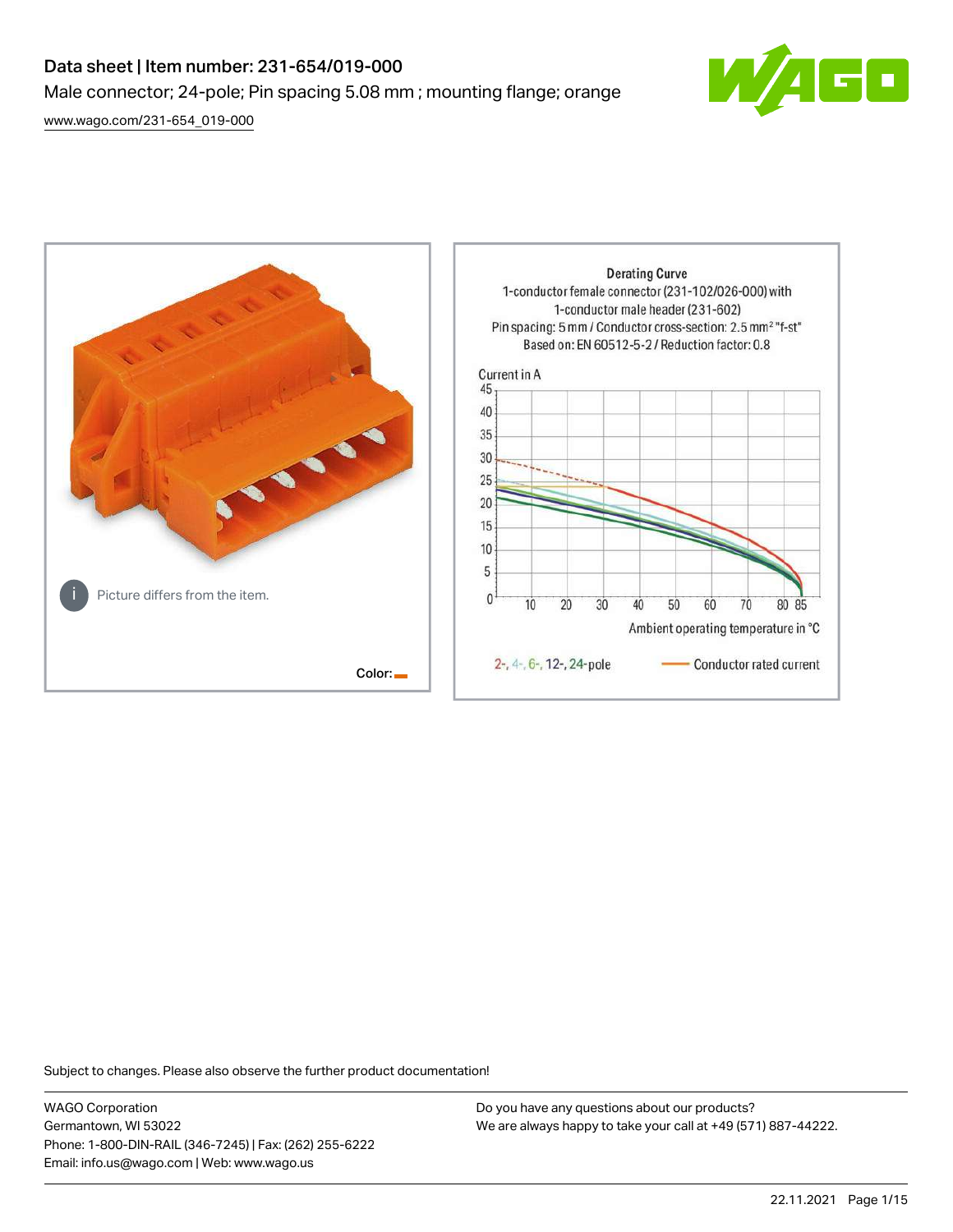![](_page_1_Picture_1.jpeg)

![](_page_1_Figure_2.jpeg)

```
L = (pole no. -1) x pin spacing +8.2 mm
```
 $L_3 = L - 0.2$  mm

```
L_4 = L3 + 5.8 mm
```

```
L_{\rm g} = L3 + 11.8 mm
```
#### Item description

- $\blacksquare$ Universal connection for all conductor types
- Easy cable pre-assembly and on-unit wiring via vertical and horizontal CAGE CLAMP<sup>®</sup> actuation  $\blacksquare$

Subject to changes. Please also observe the further product documentation! For wire-to-wire and board-to-wire connections

WAGO Corporation Germantown, WI 53022 Phone: 1-800-DIN-RAIL (346-7245) | Fax: (262) 255-6222 Email: info.us@wago.com | Web: www.wago.us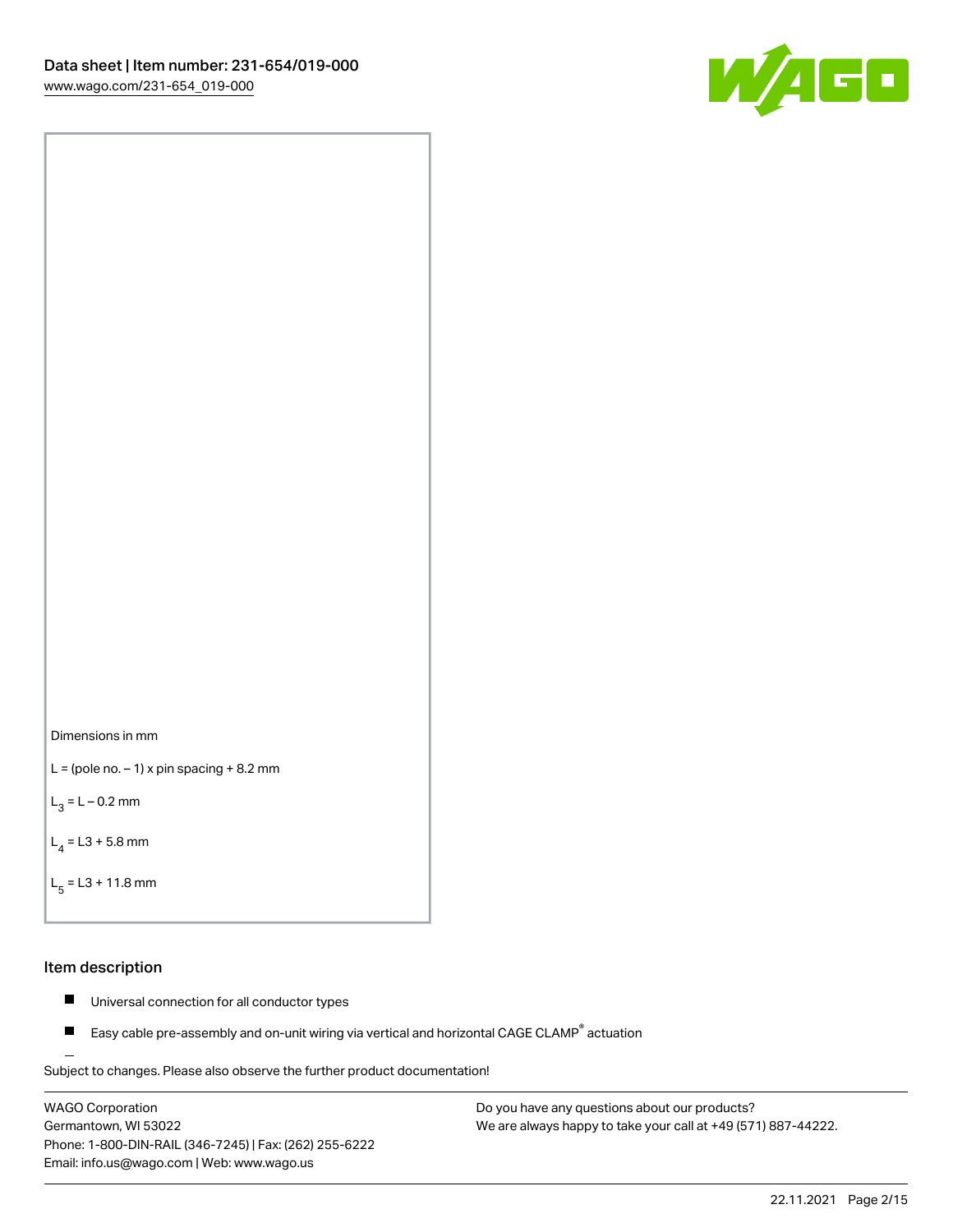![](_page_2_Picture_1.jpeg)

- **For wire-to-wire and board-to-wire connections**
- $\blacksquare$ Versions available with snap-in mounting feet or flanges for panel or through-panel mounting
- $\blacksquare$ With coding fingers

# Data

# Notes

| Safety information 1 | The MCS-MULTI CONNECTION SYSTEM includes connectors<br>without breaking capacity in accordance with DIN EN 61984. When<br>used as intended, these connectors must not be connected<br>/disconnected when live or under load. The circuit design should<br>ensure header pins, which can be touched, are not live when<br>unmated. |
|----------------------|-----------------------------------------------------------------------------------------------------------------------------------------------------------------------------------------------------------------------------------------------------------------------------------------------------------------------------------|
| Variants:            | Other pole numbers<br>Gold-plated or partially gold-plated contact surfaces<br>Other versions (or variants) can be requested from WAGO Sales or<br>configured at https://configurator.wago.com/                                                                                                                                   |

# Electrical data

# IEC Approvals

| Ratings per                 | IEC/EN 60664-1                                                        |
|-----------------------------|-----------------------------------------------------------------------|
| Rated voltage (III / 3)     | 320 V                                                                 |
| Rated surge voltage (III/3) | 4 <sub>kV</sub>                                                       |
| Rated voltage (III/2)       | 320 V                                                                 |
| Rated surge voltage (III/2) | 4 <sub>k</sub> V                                                      |
| Nominal voltage (II/2)      | 630 V                                                                 |
| Rated surge voltage (II/2)  | 4 <sub>kV</sub>                                                       |
| Rated current               | 12A                                                                   |
| Legend (ratings)            | $(III / 2)$ $\triangle$ Overvoltage category III / Pollution degree 2 |

# UL Approvals

| Approvals per                  | UL 1059 |
|--------------------------------|---------|
| Rated voltage UL (Use Group B) | 300 V   |
| Rated current UL (Use Group B) | 15 A    |
| Rated voltage UL (Use Group D) | 300 V   |
| Rated current UL (Use Group D) | 10 A    |

Subject to changes. Please also observe the further product documentation!

| <b>WAGO Corporation</b>                                | Do you have any questions about our products?                 |
|--------------------------------------------------------|---------------------------------------------------------------|
| Germantown, WI 53022                                   | We are always happy to take your call at +49 (571) 887-44222. |
| Phone: 1-800-DIN-RAIL (346-7245)   Fax: (262) 255-6222 |                                                               |
| Email: info.us@wago.com   Web: www.wago.us             |                                                               |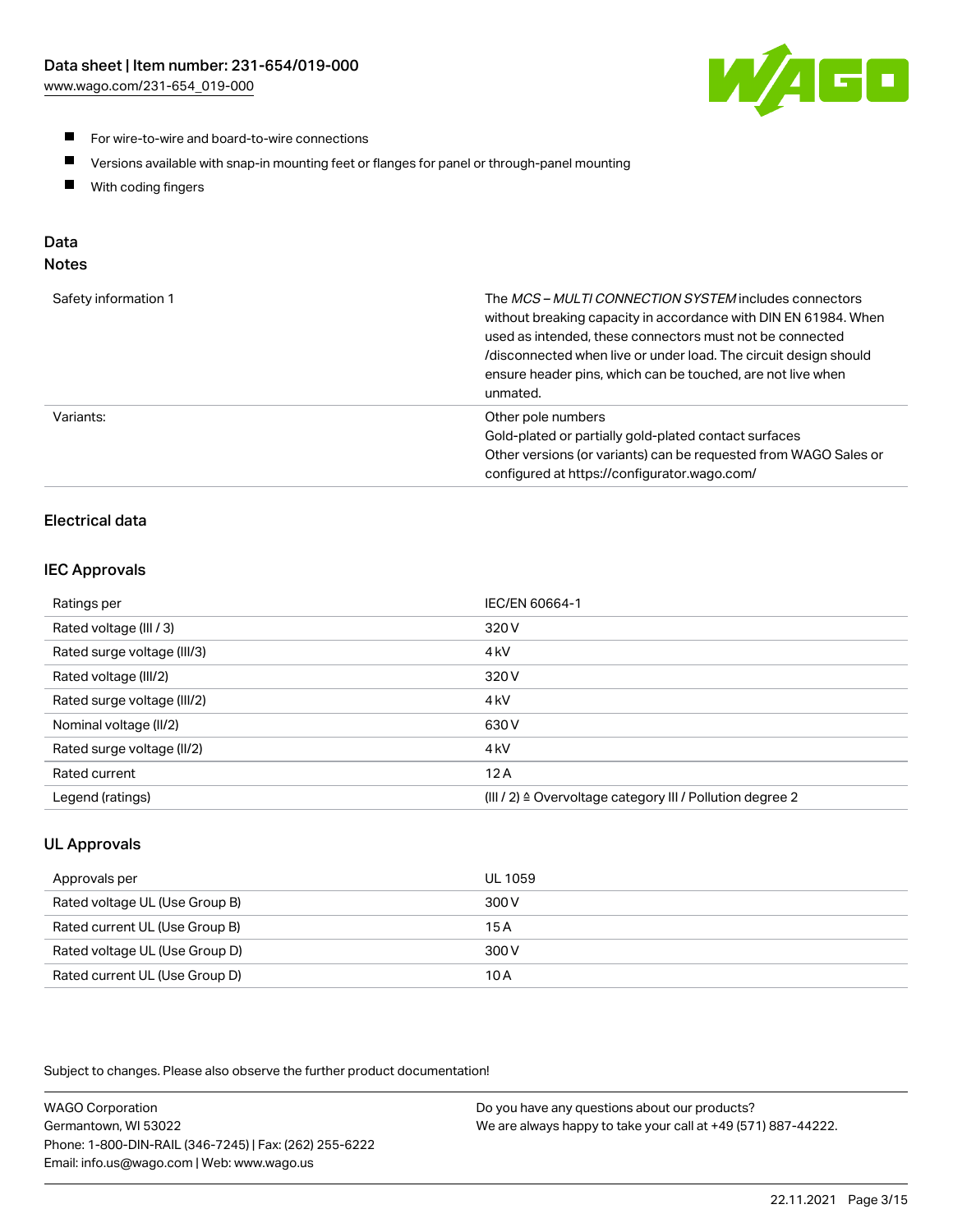![](_page_3_Picture_1.jpeg)

#### Ratings per UL

| Rated voltage UL 1977 | 600 V |
|-----------------------|-------|
| Rated current UL 1977 | 1 E   |

#### CSA Approvals

| Approvals per                   | CSA   |
|---------------------------------|-------|
| Rated voltage CSA (Use Group B) | 300 V |
| Rated current CSA (Use Group B) | 15 A  |
| Rated voltage CSA (Use Group D) | 300 V |
| Rated current CSA (Use Group D) | 10 A  |

#### Connection data

| Total number of connection points | 24 |
|-----------------------------------|----|
| Total number of potentials        | 24 |
| Number of connection types        |    |
| Number of levels                  |    |

#### Connection 1

| Connection technology                             | CAGE CLAMP <sup>®</sup>                |
|---------------------------------------------------|----------------------------------------|
| Actuation type                                    | Operating tool                         |
| Solid conductor                                   | $0.082.5$ mm <sup>2</sup> / 28  12 AWG |
| Fine-stranded conductor                           | $0.082.5$ mm <sup>2</sup> / 28  12 AWG |
| Fine-stranded conductor; with insulated ferrule   | $0.251.5$ mm <sup>2</sup>              |
| Fine-stranded conductor; with uninsulated ferrule | $0.252.5$ mm <sup>2</sup>              |
| Strip length                                      | 89 mm / 0.31  0.35 inch                |
| Number of poles                                   | 24                                     |
| Conductor entry direction to mating direction     | 0°                                     |

# Physical data

| Pin spacing | 5.08 mm / 0.2 inch     |
|-------------|------------------------|
| Width       | 136.72 mm / 5.383 inch |
| Height      | 14.3 mm / 0.563 inch   |
| Depth       | 27.5 mm / 1.083 inch   |

Subject to changes. Please also observe the further product documentation!

WAGO Corporation Germantown, WI 53022 Phone: 1-800-DIN-RAIL (346-7245) | Fax: (262) 255-6222 Email: info.us@wago.com | Web: www.wago.us Do you have any questions about our products? We are always happy to take your call at +49 (571) 887-44222.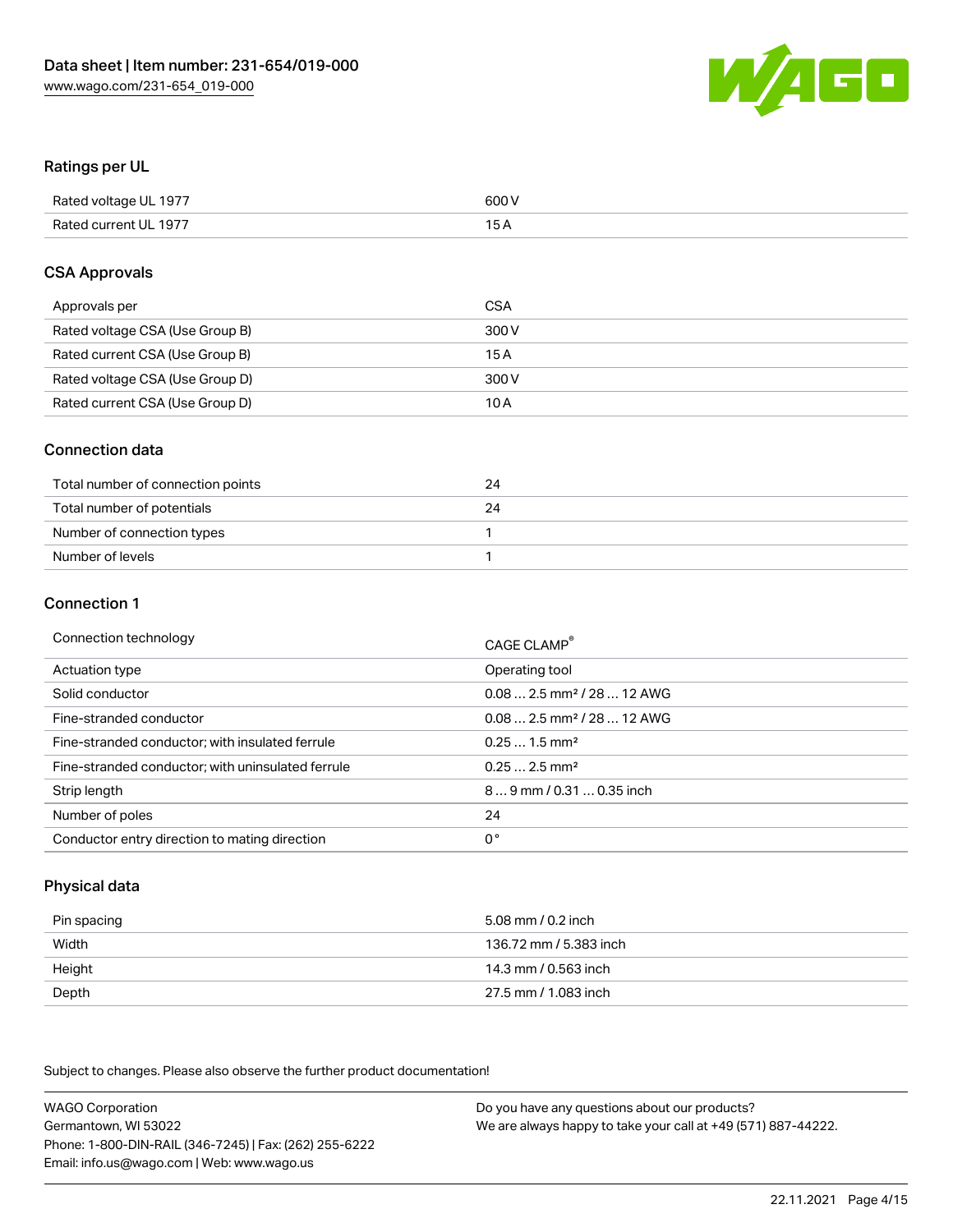![](_page_4_Picture_1.jpeg)

#### Mechanical data

| Mounting type | Mounting flange       |
|---------------|-----------------------|
| Mounting type | Feed-through mounting |
|               | Panel mounting        |

#### Plug-in connection

| Contact type (pluggable connector) | Male connector/plug |
|------------------------------------|---------------------|
| Connector (connection type)        | for conductor       |
| Mismating protection               | No                  |
| Locking of plug-in connection      | Without             |

# Material data

| Color                       | orange                                |
|-----------------------------|---------------------------------------|
| Material group              |                                       |
| Insulation material         | Polyamide (PA66)                      |
| Flammability class per UL94 | V0                                    |
| Clamping spring material    | Chrome nickel spring steel (CrNi)     |
| Contact material            | Electrolytic copper $(E_{\text{Cl}})$ |
| Contact plating             | tin-plated                            |
| Fire load                   | 0.621 MJ                              |
| Weight                      | 37.8g                                 |
|                             |                                       |

# Environmental requirements

| Limit temperature range | $-60+100 °C$ |
|-------------------------|--------------|
|-------------------------|--------------|

# Commercial data

| Product Group         | 3 (Multi Conn. System) |
|-----------------------|------------------------|
| PU (SPU)              | 10 Stück               |
| Packaging type        | box                    |
| Country of origin     | DE                     |
| <b>GTIN</b>           | 4044918261357          |
| Customs tariff number | 8536694040             |

# Approvals / Certificates

#### Country specific Approvals

Subject to changes. Please also observe the further product documentation!

| <b>WAGO Corporation</b>                                | Do you have any questions about our products?                 |
|--------------------------------------------------------|---------------------------------------------------------------|
| Germantown, WI 53022                                   | We are always happy to take your call at +49 (571) 887-44222. |
| Phone: 1-800-DIN-RAIL (346-7245)   Fax: (262) 255-6222 |                                                               |
| Email: info.us@wago.com   Web: www.wago.us             |                                                               |
|                                                        |                                                               |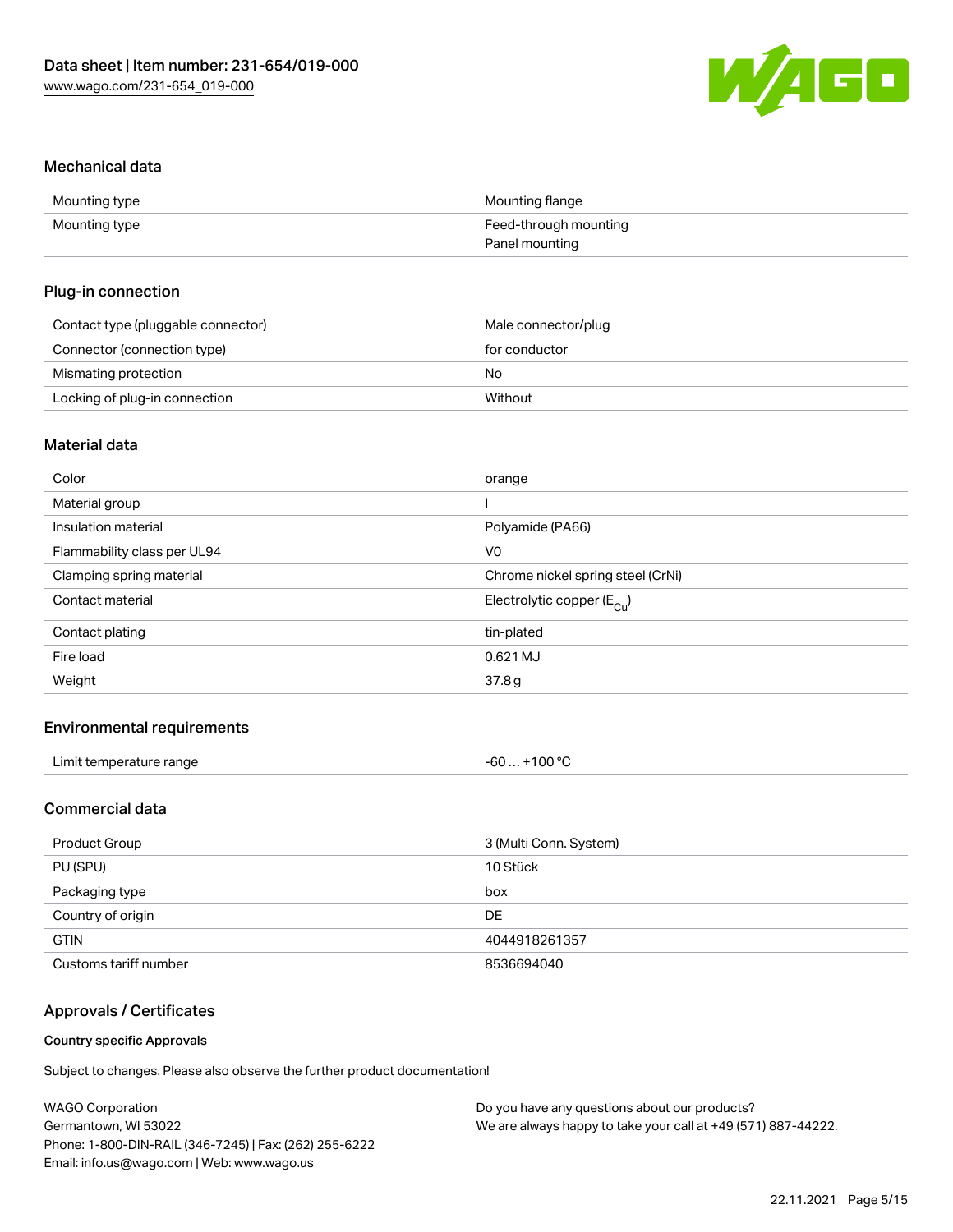![](_page_5_Picture_1.jpeg)

| Logo                  | Approval                                                | <b>Additional Approval Text</b> | Certificate<br>name                |
|-----------------------|---------------------------------------------------------|---------------------------------|------------------------------------|
|                       | CB<br>DEKRA Certification B.V.                          | IEC 61984                       | NL-39756                           |
|                       | <b>CSA</b><br>DEKRA Certification B.V.                  | C22.2                           | 1466354                            |
| EMA<br>EUR            | <b>KEMA/KEUR</b><br>DEKRA Certification B.V.            | EN 61984                        | 2190761.01                         |
| <b>Ship Approvals</b> |                                                         |                                 |                                    |
| Logo                  | Approval                                                | <b>Additional Approval Text</b> | Certificate<br>name                |
|                       | <b>ABS</b><br>American Bureau of Shipping               |                                 | $19 -$<br>HG1869876-<br><b>PDA</b> |
|                       | <b>BV</b><br>Bureau Veritas S.A.                        | <b>IEC 60998</b>                | 11915/D0<br><b>BV</b>              |
|                       | <b>DNV GL</b><br>Det Norske Veritas, Germanischer Lloyd | $\overline{a}$                  | TAE000016Z                         |
| <b>UL-Approvals</b>   |                                                         |                                 |                                    |
| Logo                  | Approval                                                | <b>Additional Approval Text</b> | Certificate<br>name                |
|                       | UL<br>UL International Germany GmbH                     | <b>UL 1977</b>                  | E45171                             |
|                       | <b>UR</b><br>Underwriters Laboratories Inc.             | UL 1059                         | E45172                             |

Subject to changes. Please also observe the further product documentation!

WAGO Corporation Germantown, WI 53022 Phone: 1-800-DIN-RAIL (346-7245) | Fax: (262) 255-6222 Email: info.us@wago.com | Web: www.wago.us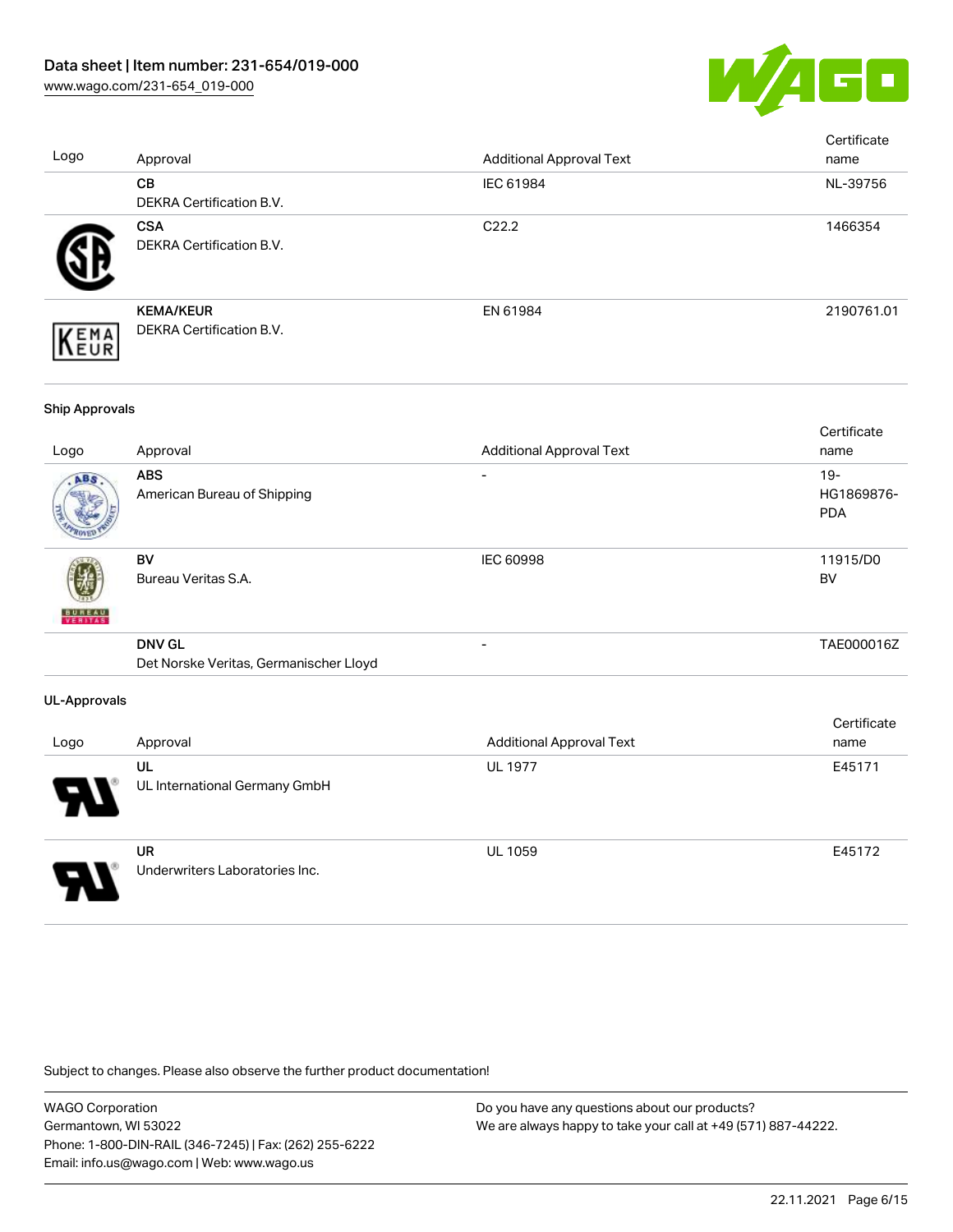![](_page_6_Picture_1.jpeg)

# **Counterpart**

#### Item no.231-324/026-000

| 1-conductor female connector; CAGE CLAMP®; 2.5 mm <sup>2</sup> ; Pin spacing 5.08 mm; 24-pole; 2,50 mm <sup>2</sup> ;<br>orange | 000                       |
|---------------------------------------------------------------------------------------------------------------------------------|---------------------------|
| ltem no.231-324/026-000                                                                                                         | www.wago.com/231-324/026- |

![](_page_6_Picture_6.jpeg)

#### Item no.232-284

Item no.232-184

THT female header; angled; Pin spacing 5.08 mm; 24-pole; 0.6 x 1.0 mm solder pin; orange [www.wago.com/232-284](https://www.wago.com/232-284)

THT female header; straight; Pin spacing 5.08 mm; 24-pole; 0.6 x 1.0 mm solder pin; orange [www.wago.com/232-184](https://www.wago.com/232-184)

# Optional accessories

#### Ferrules

| Ferrule |                                                                                                                                                                                    |                      |
|---------|------------------------------------------------------------------------------------------------------------------------------------------------------------------------------------|----------------------|
|         | Item no.: 216-101<br>Ferrule; Sleeve for 0.5 mm <sup>2</sup> / AWG 22; uninsulated; electro-tin plated; silver-colored                                                             | www.wago.com/216-101 |
|         | Item no.: 216-104<br>Ferrule; Sleeve for 1.5 mm <sup>2</sup> / AWG 16; uninsulated; electro-tin plated; silver-colored                                                             | www.wago.com/216-104 |
|         | Item no.: 216-106<br>Ferrule; Sleeve for 2.5 mm <sup>2</sup> / AWG 14; uninsulated; electro-tin plated; silver-colored                                                             | www.wago.com/216-106 |
|         | Item no.: 216-102<br>Ferrule; Sleeve for 0.75 mm <sup>2</sup> / AWG 20; uninsulated; electro-tin plated; silver-colored                                                            | www.wago.com/216-102 |
|         | Item no.: 216-103<br>Ferrule; Sleeve for 1 mm <sup>2</sup> / AWG 18; uninsulated; electro-tin plated                                                                               | www.wago.com/216-103 |
| 1       | Item no.: 216-123<br>Ferrule; Sleeve for 1 mm <sup>2</sup> / AWG 18; uninsulated; electro-tin plated; silver-colored                                                               | www.wago.com/216-123 |
|         | Item no.: 216-122<br>Ferrule; Sleeve for 0.75 mm <sup>2</sup> / AWG 20; uninsulated; electro-tin plated; silver-colored                                                            | www.wago.com/216-122 |
|         | Item no.: 216-124<br>Ferrule; Sleeve for 1.5 mm <sup>2</sup> / AWG 16; uninsulated; electro-tin plated                                                                             | www.wago.com/216-124 |
|         | Item no.: 216-142<br>Ferrule; Sleeve for 0.75 mm <sup>2</sup> / 18 AWG; uninsulated; electro-tin plated; electrolytic copper; gastight<br>crimped; acc. to DIN 46228, Part 1/08.92 | www.wago.com/216-142 |
|         | Item no.: 216-132<br>Ferrule; Sleeve for 0.34 mm <sup>2</sup> / AWG 24; uninsulated; electro-tin plated                                                                            | www.wago.com/216-132 |
|         | Item no.: 216-121<br>Ferrule; Sleeve for 0.5 mm <sup>2</sup> / AWG 22; uninsulated; electro-tin plated; silver-colored                                                             | www.wago.com/216-121 |

Subject to changes. Please also observe the further product documentation!

| <b>WAGO Corporation</b>                                | Do you have any questions about our products?                 |
|--------------------------------------------------------|---------------------------------------------------------------|
| Germantown. WI 53022                                   | We are always happy to take your call at +49 (571) 887-44222. |
| Phone: 1-800-DIN-RAIL (346-7245)   Fax: (262) 255-6222 |                                                               |
| Email: info.us@wago.com   Web: www.wago.us             |                                                               |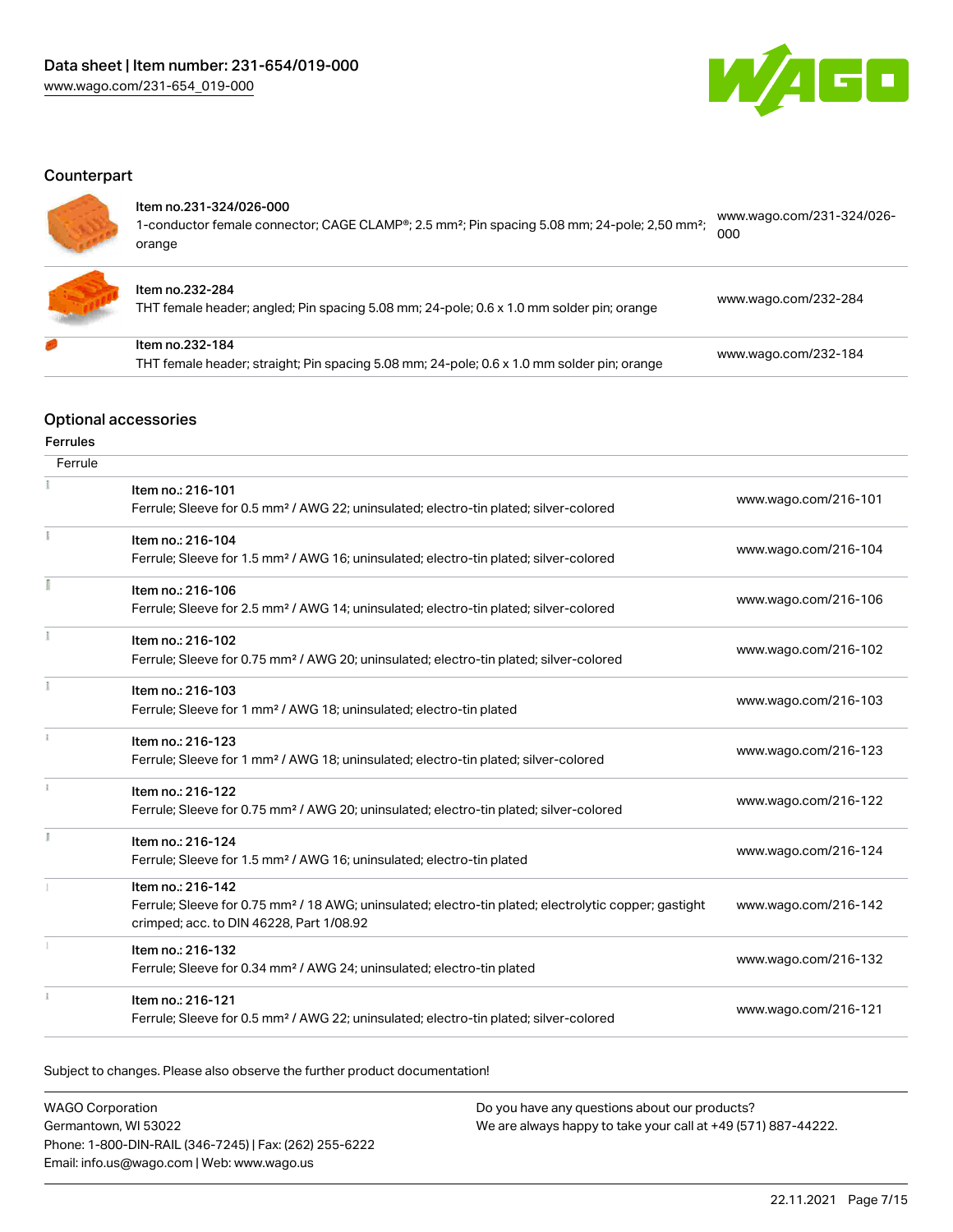# Data sheet | Item number: 231-654/019-000

[www.wago.com/231-654\\_019-000](http://www.wago.com/231-654_019-000)

![](_page_7_Picture_2.jpeg)

|   | Item no.: 216-143<br>Ferrule; Sleeve for 1 mm <sup>2</sup> / AWG 18; uninsulated; electro-tin plated; electrolytic copper; gastight<br>crimped; acc. to DIN 46228, Part 1/08.92                         | www.wago.com/216-143 |
|---|---------------------------------------------------------------------------------------------------------------------------------------------------------------------------------------------------------|----------------------|
|   | Item no.: 216-131<br>Ferrule; Sleeve for 0.25 mm <sup>2</sup> / AWG 24; uninsulated; electro-tin plated; silver-colored                                                                                 | www.wago.com/216-131 |
|   | Item no.: 216-141<br>Ferrule; Sleeve for 0.5 mm <sup>2</sup> / 20 AWG; uninsulated; electro-tin plated; electrolytic copper; gastight<br>crimped; acc. to DIN 46228, Part 1/08.92                       | www.wago.com/216-141 |
|   | Item no.: 216-152<br>Ferrule; Sleeve for 0.34 mm <sup>2</sup> / AWG 24; uninsulated; electro-tin plated                                                                                                 | www.wago.com/216-152 |
| ۸ | Item no.: 216-203<br>Ferrule; Sleeve for 1 mm <sup>2</sup> / AWG 18; insulated; electro-tin plated; red                                                                                                 | www.wago.com/216-203 |
|   | Item no.: 216-202<br>Ferrule; Sleeve for 0.75 mm <sup>2</sup> / 18 AWG; insulated; electro-tin plated; gray                                                                                             | www.wago.com/216-202 |
|   | Item no.: 216-151<br>Ferrule; Sleeve for 0.25 mm <sup>2</sup> / AWG 24; uninsulated; electro-tin plated                                                                                                 | www.wago.com/216-151 |
| Â | Item no.: 216-204<br>Ferrule; Sleeve for 1.5 mm <sup>2</sup> / AWG 16; insulated; electro-tin plated; black                                                                                             | www.wago.com/216-204 |
|   | Item no.: 216-144<br>Ferrule; Sleeve for 1.5 mm <sup>2</sup> / AWG 16; uninsulated; electro-tin plated; electrolytic copper; gastight<br>crimped; acc. to DIN 46228, Part 1/08.92; silver-colored       | www.wago.com/216-144 |
|   | Item no.: 216-201<br>Ferrule; Sleeve for 0.5 mm <sup>2</sup> / 20 AWG; insulated; electro-tin plated; white                                                                                             | www.wago.com/216-201 |
|   | Item no.: 216-223<br>Ferrule; Sleeve for 1 mm <sup>2</sup> / AWG 18; insulated; electro-tin plated; red                                                                                                 | www.wago.com/216-223 |
|   | Item no.: 216-241<br>Ferrule; Sleeve for 0.5 mm <sup>2</sup> / 20 AWG; insulated; electro-tin plated; electrolytic copper; gastight<br>crimped; acc. to DIN 46228, Part 4/09.90; white                  | www.wago.com/216-241 |
|   | Item no.: 216-242<br>Ferrule; Sleeve for 0.75 mm <sup>2</sup> / 18 AWG; insulated; electro-tin plated; electrolytic copper; gastight<br>crimped; acc. to DIN 46228, Part 4/09.90; gray                  | www.wago.com/216-242 |
|   | Item no.: 216-222<br>Ferrule; Sleeve for 0.75 mm <sup>2</sup> / 18 AWG; insulated; electro-tin plated; gray                                                                                             | www.wago.com/216-222 |
|   | Item no.: 216-221<br>Ferrule; Sleeve for 0.5 mm <sup>2</sup> / 20 AWG; insulated; electro-tin plated; white                                                                                             | www.wago.com/216-221 |
| 1 | Item no.: 216-224<br>Ferrule; Sleeve for 1.5 mm <sup>2</sup> / AWG 16; insulated; electro-tin plated; black                                                                                             | www.wago.com/216-224 |
|   | Item no.: 216-243<br>Ferrule; Sleeve for 1 mm <sup>2</sup> / AWG 18; insulated; electro-tin plated; electrolytic copper; gastight crimped; www.wago.com/216-243<br>acc. to DIN 46228, Part 4/09.90; red |                      |
|   | Item no.: 216-244<br>Subject to changes. Please also observe the further product documentation!                                                                                                         |                      |

WAGO Corporation Germantown, WI 53022 Phone: 1-800-DIN-RAIL (346-7245) | Fax: (262) 255-6222 Email: info.us@wago.com | Web: www.wago.us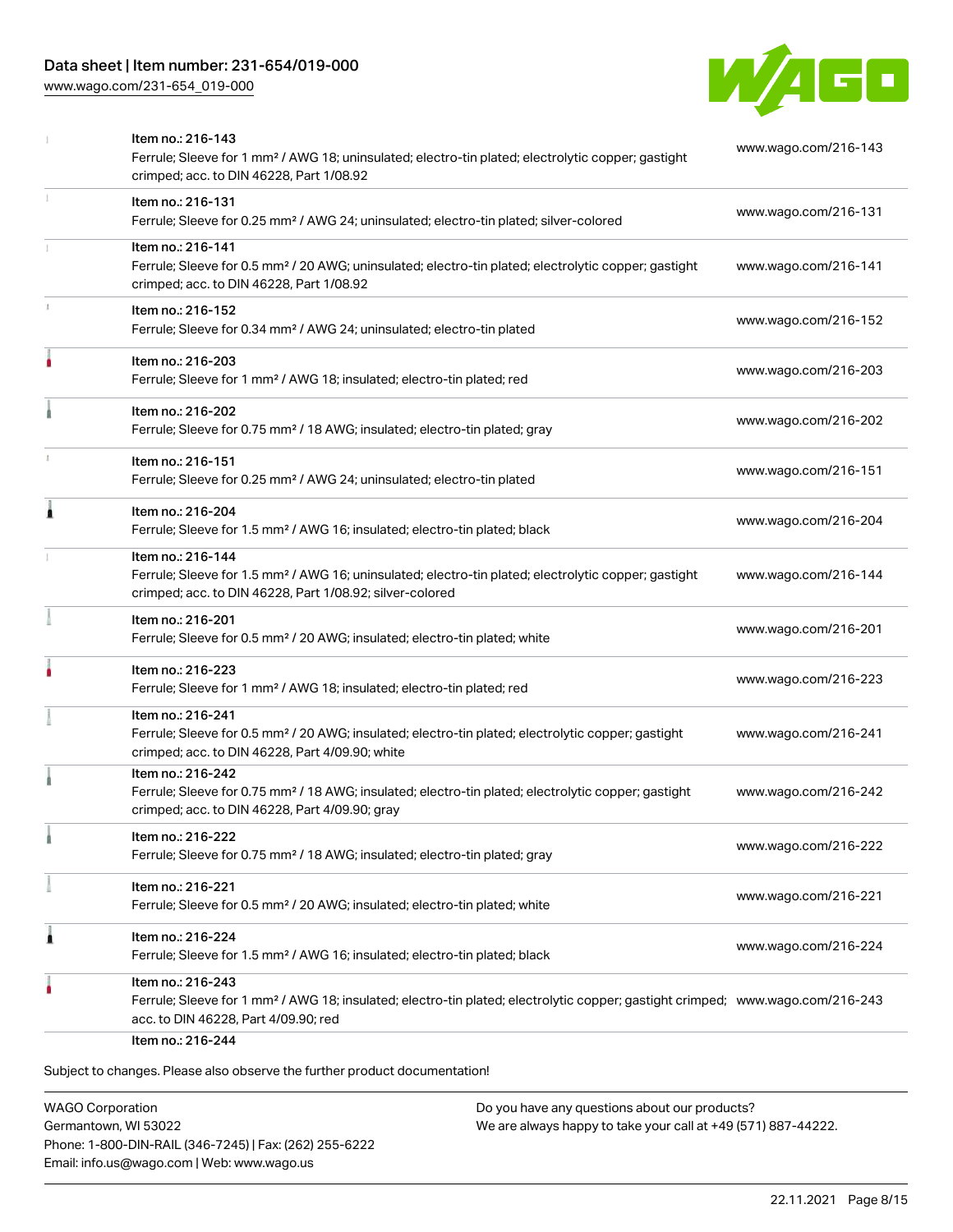# Data sheet | Item number: 231-654/019-000

Phone: 1-800-DIN-RAIL (346-7245) | Fax: (262) 255-6222

Email: info.us@wago.com | Web: www.wago.us

[www.wago.com/231-654\\_019-000](http://www.wago.com/231-654_019-000)

![](_page_8_Picture_2.jpeg)

|                         | Ferrule; Sleeve for 1.5 mm <sup>2</sup> / AWG 16; insulated; electro-tin plated; electrolytic copper; gastight<br>crimped; acc. to DIN 46228, Part 4/09.90; black                                       |                                                               | www.wago.com/216-244 |
|-------------------------|---------------------------------------------------------------------------------------------------------------------------------------------------------------------------------------------------------|---------------------------------------------------------------|----------------------|
|                         | Item no.: 216-263<br>Ferrule; Sleeve for 1 mm <sup>2</sup> / AWG 18; insulated; electro-tin plated; electrolytic copper; gastight crimped; www.wago.com/216-263<br>acc. to DIN 46228, Part 4/09.90; red |                                                               |                      |
|                         | Item no.: 216-264<br>Ferrule; Sleeve for 1.5 mm <sup>2</sup> / AWG 16; insulated; electro-tin plated; electrolytic copper; gastight<br>crimped; acc. to DIN 46228, Part 4/09.90; black                  |                                                               | www.wago.com/216-264 |
|                         | Item no.: 216-284<br>Ferrule; Sleeve for 1.5 mm <sup>2</sup> / AWG 16; insulated; electro-tin plated; electrolytic copper; gastight<br>crimped; acc. to DIN 46228, Part 4/09.90; black                  |                                                               | www.wago.com/216-284 |
|                         | Item no.: 216-262<br>Ferrule; Sleeve for 0.75 mm <sup>2</sup> / 18 AWG; insulated; electro-tin plated; electrolytic copper; gastight<br>crimped; acc. to DIN 46228, Part 4/09.90; gray                  |                                                               | www.wago.com/216-262 |
|                         | Item no.: 216-301<br>Ferrule; Sleeve for 0.25 mm <sup>2</sup> / AWG 24; insulated; electro-tin plated; yellow                                                                                           |                                                               | www.wago.com/216-301 |
|                         | Item no.: 216-321<br>Ferrule; Sleeve for 0.25 mm <sup>2</sup> / AWG 24; insulated; electro-tin plated; yellow                                                                                           |                                                               | www.wago.com/216-321 |
|                         | Item no.: 216-322<br>Ferrule; Sleeve for 0.34 mm <sup>2</sup> / 22 AWG; insulated; electro-tin plated; green                                                                                            |                                                               | www.wago.com/216-322 |
|                         | Item no.: 216-302<br>Ferrule; Sleeve for 0.34 mm <sup>2</sup> / 22 AWG; insulated; electro-tin plated; light turquoise                                                                                  |                                                               | www.wago.com/216-302 |
| Tools                   |                                                                                                                                                                                                         |                                                               |                      |
| Operating tool          |                                                                                                                                                                                                         |                                                               |                      |
|                         | Item no.: 209-130<br>Operating tool; suitable for 264, 280 and 281 Series; 1-way; of insulating material; white                                                                                         |                                                               | www.wago.com/209-130 |
|                         | Item no.: 209-132<br>Operating tool; for connecting comb-style jumper bar; 2-way; of insulating material                                                                                                |                                                               | www.wago.com/209-132 |
|                         | Item no.: 210-657<br>Operating tool; Blade: 3.5 x 0.5 mm; with a partially insulated shaft; short; multicoloured                                                                                        |                                                               | www.wago.com/210-657 |
|                         | Item no.: 210-720<br>Operating tool; Blade: 3.5 x 0.5 mm; with a partially insulated shaft; multicoloured                                                                                               |                                                               | www.wago.com/210-720 |
|                         | Item no.: 231-131<br>Operating tool; made of insulating material; 1-way; loose; white                                                                                                                   |                                                               | www.wago.com/231-131 |
|                         | Item no.: 231-291<br>Operating tool; made of insulating material; 1-way; loose; red                                                                                                                     |                                                               | www.wago.com/231-291 |
|                         | Item no.: 280-432<br>Operating tool; made of insulating material; 2-way; white                                                                                                                          |                                                               | www.wago.com/280-432 |
|                         | Subject to changes. Please also observe the further product documentation!                                                                                                                              |                                                               |                      |
| <b>WAGO Corporation</b> |                                                                                                                                                                                                         | Do you have any questions about our products?                 |                      |
| Germantown, WI 53022    |                                                                                                                                                                                                         | We are always happy to take your call at +49 (571) 887-44222. |                      |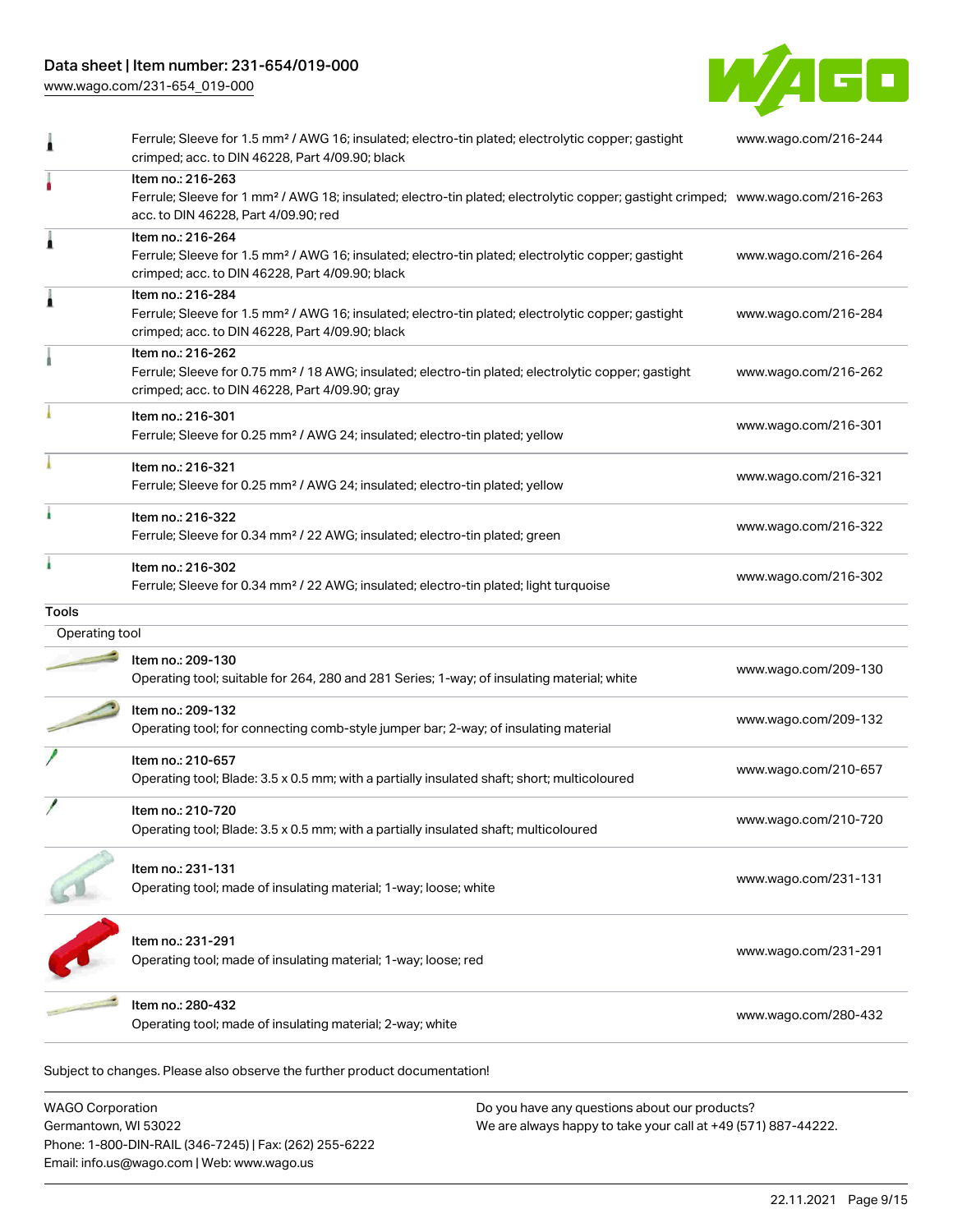# Data sheet | Item number: 231-654/019-000

[www.wago.com/231-654\\_019-000](http://www.wago.com/231-654_019-000)

![](_page_9_Picture_2.jpeg)

|                                                                            | Item no.: 280-434<br>Operating tool; made of insulating material; 4-way       | www.wago.com/280-434 |  |
|----------------------------------------------------------------------------|-------------------------------------------------------------------------------|----------------------|--|
|                                                                            | Item no.: 280-437<br>Operating tool; made of insulating material; 7-way       | www.wago.com/280-437 |  |
|                                                                            | Item no.: 280-440<br>Operating tool; made of insulating material; 10-way      | www.wago.com/280-440 |  |
|                                                                            | Item no.: 280-435<br>Operating tool; made of insulating material; 5-way; gray | www.wago.com/280-435 |  |
|                                                                            | Item no.: 280-436<br>Operating tool; made of insulating material; 6-way       | www.wago.com/280-436 |  |
|                                                                            | Item no.: 280-438<br>Operating tool; made of insulating material; 8-way       | www.wago.com/280-438 |  |
|                                                                            | Item no.: 280-433<br>Operating tool; made of insulating material; 3-way       | www.wago.com/280-433 |  |
| Jumpers                                                                    |                                                                               |                      |  |
| Jumper                                                                     |                                                                               |                      |  |
|                                                                            | Item no.: 231-905<br>Jumper; for conductor entry; 5-way; insulated; gray      | www.wago.com/231-905 |  |
|                                                                            | Item no.: 231-903<br>Jumper; for conductor entry; 3-way; insulated; gray      | www.wago.com/231-903 |  |
|                                                                            | Item no.: 231-907<br>Jumper; for conductor entry; 7-way; insulated; gray      | www.wago.com/231-907 |  |
|                                                                            | Item no.: 231-910<br>Jumper; for conductor entry; 10-way; insulated; gray     | www.wago.com/231-910 |  |
|                                                                            | Item no.: 231-902<br>Jumper; for conductor entry; 2-way; insulated; gray      | www.wago.com/231-902 |  |
| Cover                                                                      |                                                                               |                      |  |
| Cover                                                                      |                                                                               |                      |  |
|                                                                            | Item no.: 231-669<br>Lockout caps; for covering unused clamping units; orange | www.wago.com/231-669 |  |
| Coding                                                                     |                                                                               |                      |  |
| Coding                                                                     |                                                                               |                      |  |
|                                                                            | Item no.: 231-129<br>Coding key; snap-on type; light gray                     | www.wago.com/231-129 |  |
| Insulations stops                                                          |                                                                               |                      |  |
| Insulation stop                                                            |                                                                               |                      |  |
| Subject to changes. Please also observe the further product documentation! |                                                                               |                      |  |

WAGO Corporation Germantown, WI 53022 Phone: 1-800-DIN-RAIL (346-7245) | Fax: (262) 255-6222 Email: info.us@wago.com | Web: www.wago.us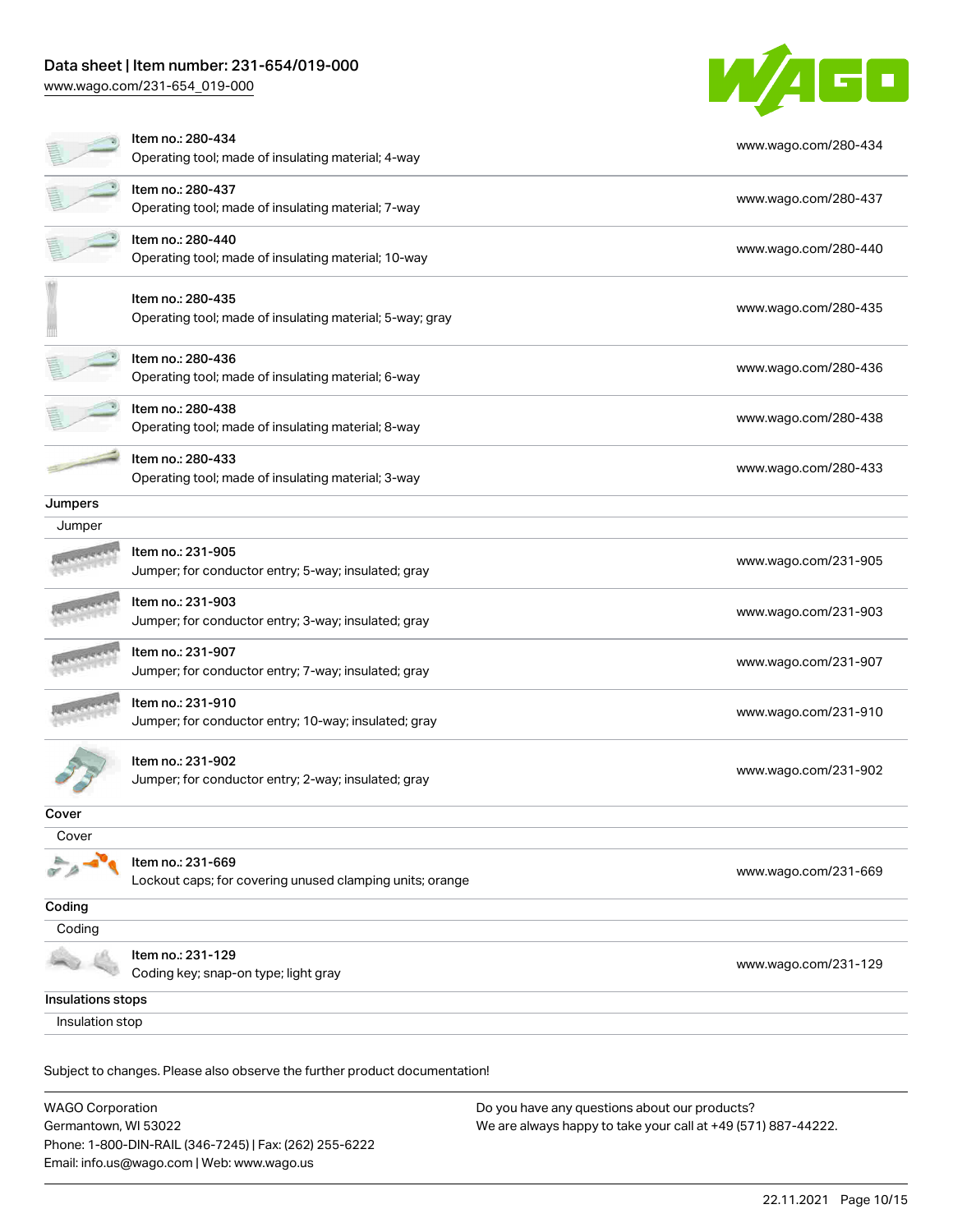![](_page_10_Picture_1.jpeg)

[www.wago.com/231-672](http://www.wago.com/231-672)

![](_page_10_Picture_2.jpeg)

Item no.: 231-672 Insulation stop; 0.75 - 1 mm²; dark gray

| EXER                 | Item no.: 231-670<br>Insulation stop; 0.08-0.2 mm <sup>2</sup> / 0.2 mm <sup>2</sup> "s"; white                                                                                                 | www.wago.com/231-670             |
|----------------------|-------------------------------------------------------------------------------------------------------------------------------------------------------------------------------------------------|----------------------------------|
|                      | Item no.: 231-671<br>Insulation stop; 0.25 - 0.5 mm <sup>2</sup> ; light gray                                                                                                                   | www.wago.com/231-671             |
| Mounting             |                                                                                                                                                                                                 |                                  |
| Mounting accessories |                                                                                                                                                                                                 |                                  |
|                      | Item no.: 209-147<br>Self-tapping screw                                                                                                                                                         | www.wago.com/209-147             |
|                      | Item no.: 231-194<br>Self-tapping screw; B 2.2x13, fixing hole 1.8 mm Ø                                                                                                                         | www.wago.com/231-194             |
|                      | Item no.: 231-195<br>Screw with nut; M2x12; for fixing element                                                                                                                                  | www.wago.com/231-195             |
|                      | Item no.: 231-295<br>Screw with nut                                                                                                                                                             | www.wago.com/231-295             |
| Marking accessories  |                                                                                                                                                                                                 |                                  |
| Marking strip        |                                                                                                                                                                                                 |                                  |
|                      | Item no.: 210-331/508-103<br>Marking strips; as a DIN A4 sheet; MARKED; 1-12 (200x); Height of marker strip: 2.3 mm/0.091 in; Strip<br>length 182 mm; Horizontal marking; Self-adhesive; white  | www.wago.com/210-331<br>/508-103 |
|                      | Item no.: 210-331/508-104<br>Marking strips; as a DIN A4 sheet; MARKED; 13-24 (200x); Height of marker strip: 2.3 mm/0.091 in; Strip<br>length 182 mm; Horizontal marking; Self-adhesive; white | www.wago.com/210-331<br>/508-104 |
|                      | Item no.: 210-332/508-202<br>Marking strips; as a DIN A4 sheet; MARKED; 1-16 (160x); Height of marker strip: 3 mm; Strip length 182<br>mm; Horizontal marking; Self-adhesive; white             | www.wago.com/210-332<br>/508-202 |
|                      | Item no.: 210-332/508-204<br>Marking strips; as a DIN A4 sheet; MARKED; 17-32 (160x); Height of marker strip: 3 mm; Strip length<br>182 mm; Horizontal marking; Self-adhesive; white            | www.wago.com/210-332<br>/508-204 |
|                      | Item no.: 210-332/508-206<br>Marking strips; as a DIN A4 sheet; MARKED; 33-48 (160x); Height of marker strip: 3 mm; Strip length<br>182 mm; Horizontal marking; Self-adhesive; white            | www.wago.com/210-332<br>/508-206 |
|                      | Item no.: 210-332/508-205<br>Marking strips; as a DIN A4 sheet; MARKED; 1-32 (80x); Height of marker strip: 3 mm; Strip length 182                                                              | www.wago.com/210-332<br>/508-205 |

Subject to changes. Please also observe the further product documentation!

WAGO Corporation Germantown, WI 53022 Phone: 1-800-DIN-RAIL (346-7245) | Fax: (262) 255-6222 Email: info.us@wago.com | Web: www.wago.us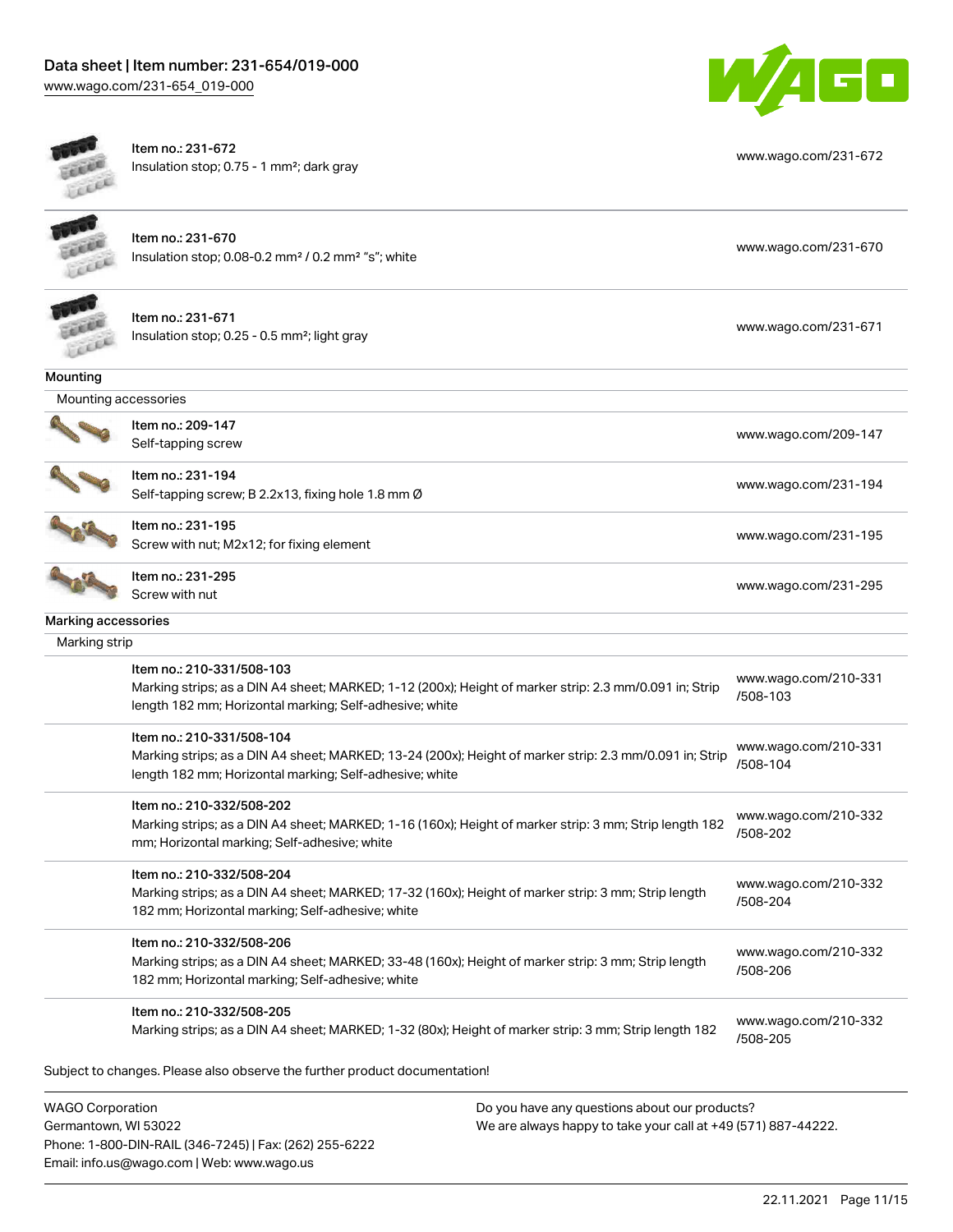![](_page_11_Picture_1.jpeg)

mm; Horizontal marking; Self-adhesive; white

# Downloads **Documentation**

| <b>Additional Information</b>                                                                                                                               |            |               |          |
|-------------------------------------------------------------------------------------------------------------------------------------------------------------|------------|---------------|----------|
| Technical explanations                                                                                                                                      | 2019 Apr 3 | pdf<br>2.0 MB | Download |
|                                                                                                                                                             |            |               |          |
| <b>CAD files</b>                                                                                                                                            |            |               |          |
| <b>CAE</b> data                                                                                                                                             |            |               |          |
| EPLAN Data Portal 231-654/019-000                                                                                                                           |            | <b>URL</b>    | Download |
| ZUKEN Portal 231-654/019-000                                                                                                                                |            | <b>URL</b>    | Download |
| EPLAN Data Portal 231-654/019-000                                                                                                                           |            | <b>URL</b>    | Download |
| CAD data                                                                                                                                                    |            |               |          |
| 2D/3D Models 231-654/019-000                                                                                                                                |            | <b>URL</b>    | Download |
| <b>Environmental Product Compliance</b>                                                                                                                     |            |               |          |
| <b>Compliance Search</b>                                                                                                                                    |            |               |          |
| Environmental Product Compliance 231-654/019-000                                                                                                            |            | <b>URL</b>    | Download |
| 1-conductor male connector; CAGE CLAMP <sup>®</sup> ; 2.5 mm <sup>2</sup> ; Pin spacing 5.08 mm; 24-pole;<br>clamping collar; 2,50 mm <sup>2</sup> ; orange |            |               |          |

#### Installation Notes

Subject to changes. Please also observe the further product documentation!

WAGO Corporation Germantown, WI 53022 Phone: 1-800-DIN-RAIL (346-7245) | Fax: (262) 255-6222 Email: info.us@wago.com | Web: www.wago.us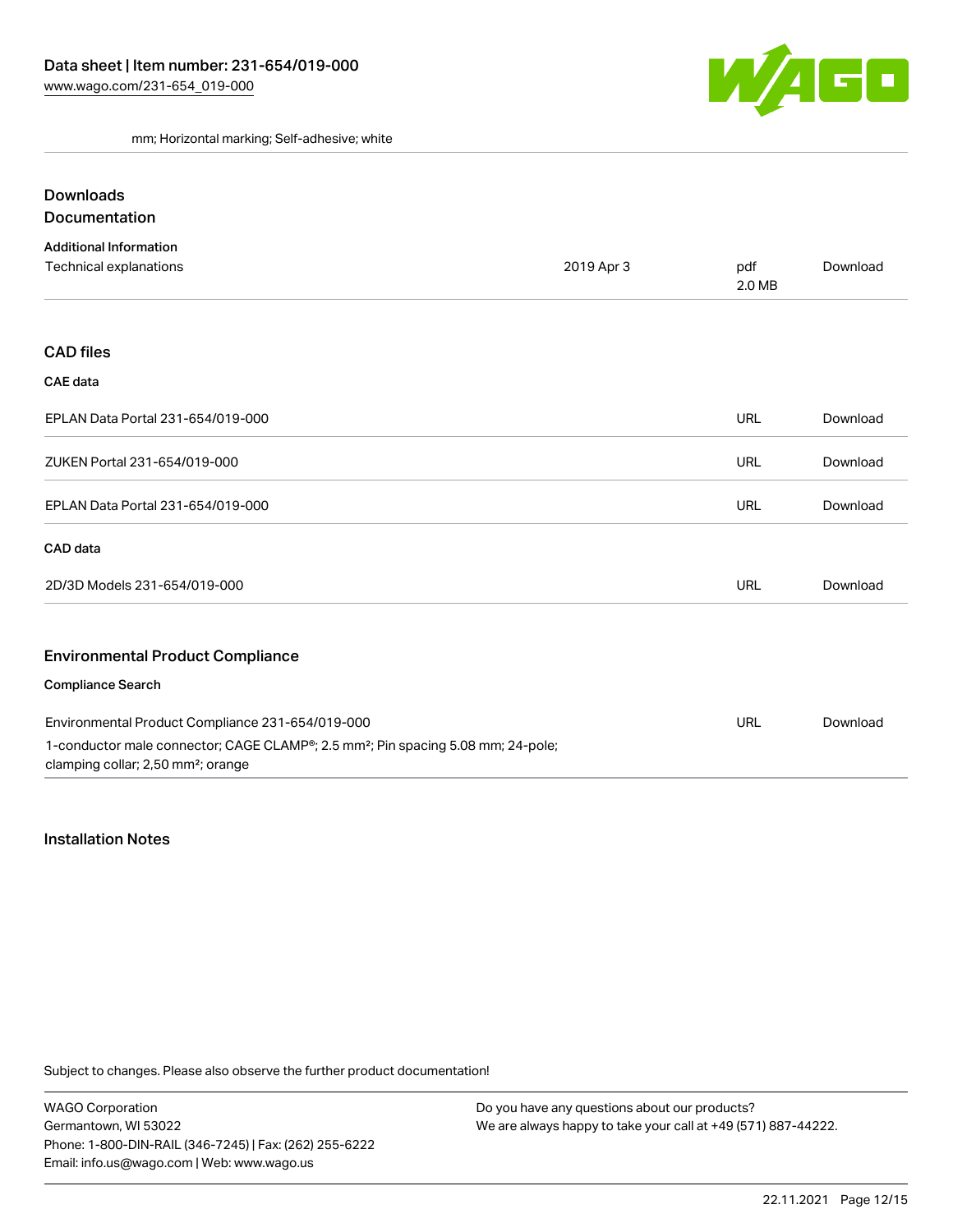![](_page_12_Picture_1.jpeg)

![](_page_12_Picture_2.jpeg)

Inserting a conductor via 3.5 mm screwdriver – CAGE CLAMP® actuation parallel to conductor entry.

![](_page_12_Picture_4.jpeg)

Inserting a conductor via 3.5 mm screwdriver – CAGE CLAMP® actuation perpendicular to conductor entry.

![](_page_12_Picture_6.jpeg)

Inserting a conductor into CAGE CLAMP® unit via operating lever (231-291).

![](_page_12_Picture_8.jpeg)

Inserting a conductor via operating tool.

#### Coding

![](_page_12_Picture_11.jpeg)

Coding a male header – fitting coding key(s).

Subject to changes. Please also observe the further product documentation!

WAGO Corporation Germantown, WI 53022 Phone: 1-800-DIN-RAIL (346-7245) | Fax: (262) 255-6222 Email: info.us@wago.com | Web: www.wago.us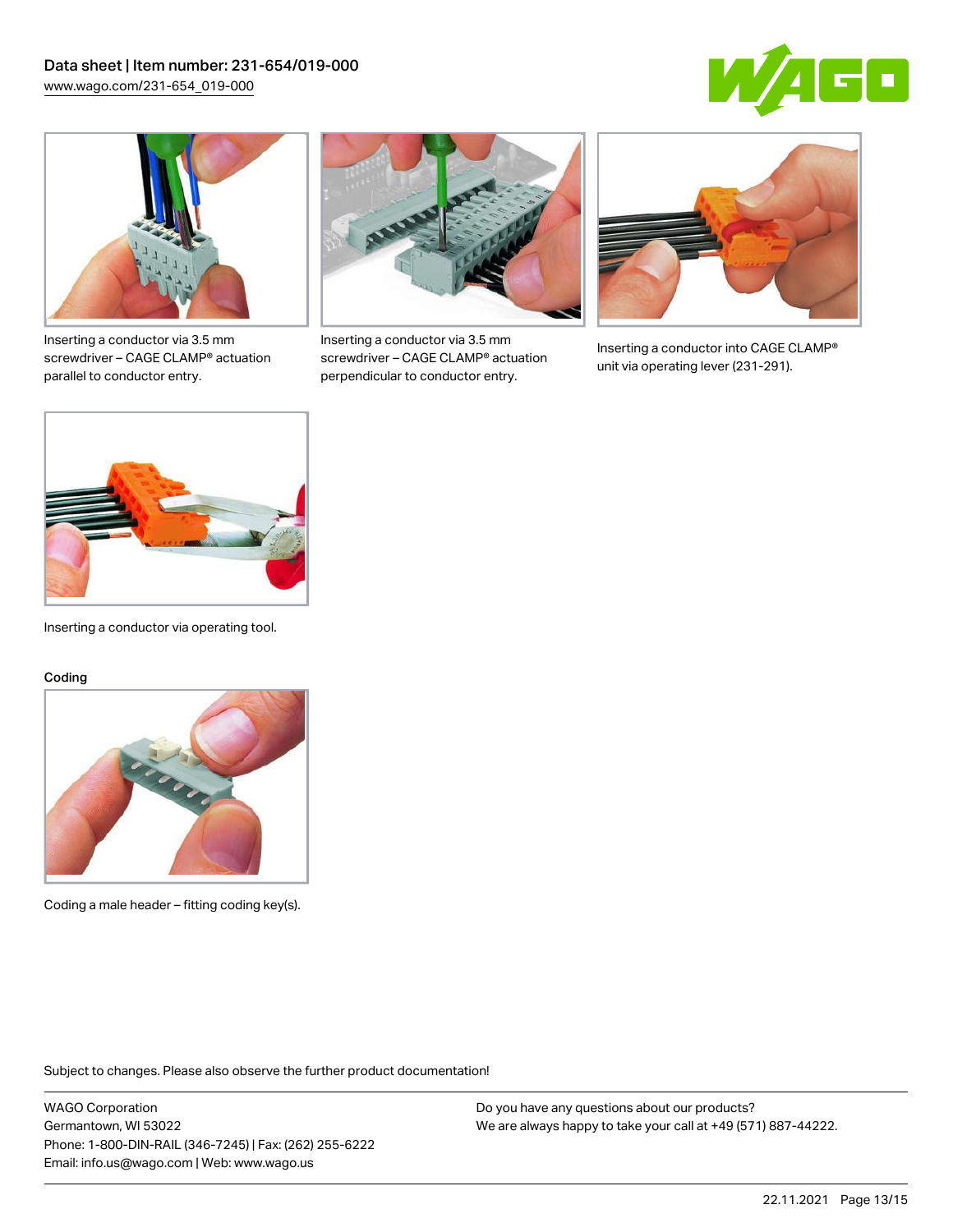![](_page_13_Picture_1.jpeg)

![](_page_13_Picture_2.jpeg)

Testing – female connector with CAGE CLAMP®

Integrated test ports for testing perpendicular to conductor entry via 2 or 2.3 mm Ø test plug

Installation

![](_page_13_Picture_6.jpeg)

Male connector with strain relief plate

![](_page_13_Picture_8.jpeg)

Strain relief housing shown with a male connector equipped with CAGE CLAMP®

Marking

Subject to changes. Please also observe the further product documentation!

WAGO Corporation Germantown, WI 53022 Phone: 1-800-DIN-RAIL (346-7245) | Fax: (262) 255-6222 Email: info.us@wago.com | Web: www.wago.us